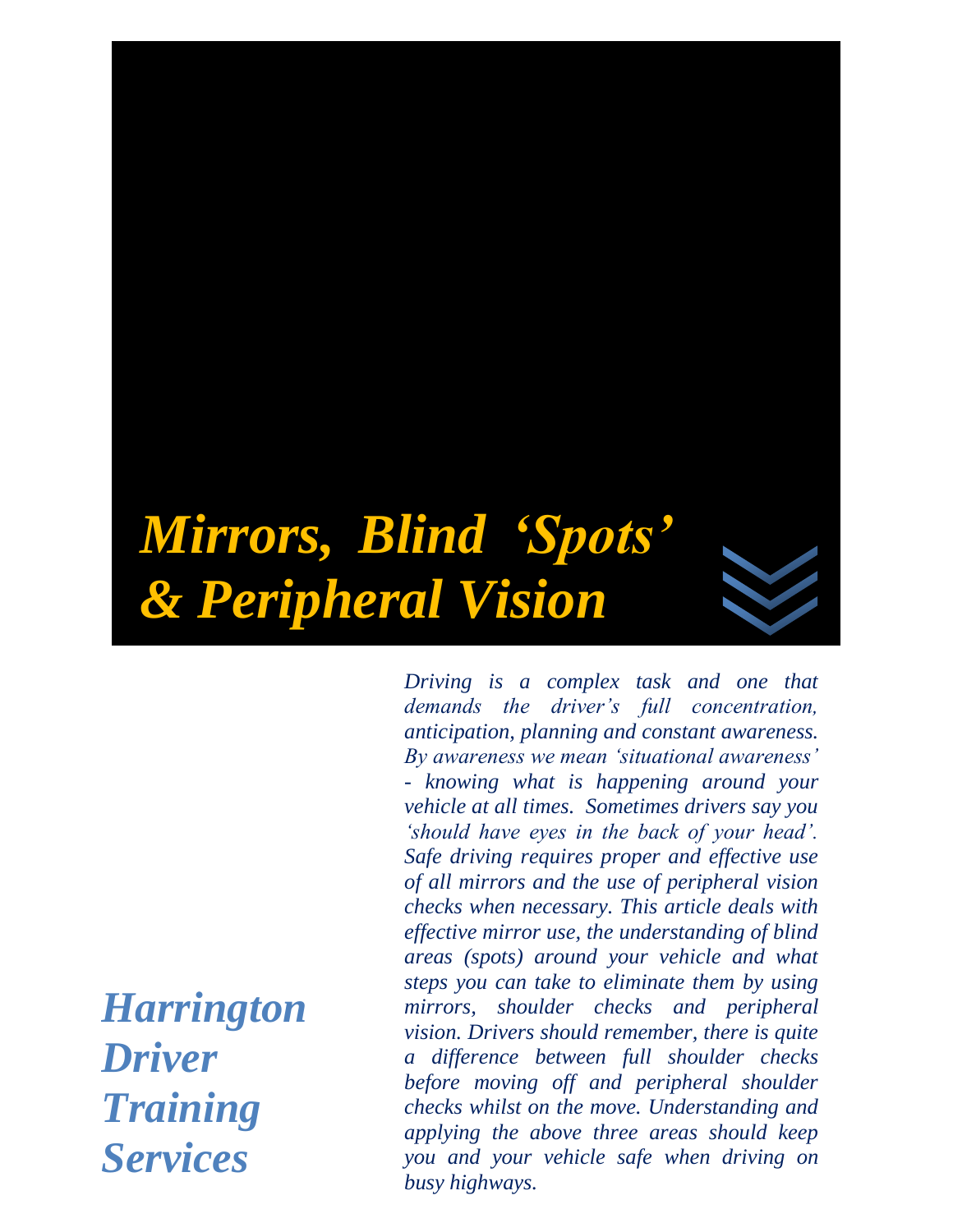# *Mirrors, Blind 'Spots' & Peripheral Vision*

 *Tom Harrington LL B F Inst. MTD (February 2020)*

# *Introduction*

his writer has always referred to areas around his vehicle which cannot be seen in the mirrors as blind areas as opposed to blind 'spots'. However, it is understood that when driver trainers and drivers refer to blind spots, they This writer has always referred to areas around his vehicle which cannot be seen in the mirrors as blind areas as opposed to blind 'spots'. However, it is understood that when driver trainers and drivers refer to blind spo significant. Also, parts of the car's bodywork that can create blind spots. To this writer, the expression blind spots conjure up the vision of spots such as these.... So, for convenience, throughout this article, blind areas will be referred to as blind 'spots'. At the outset, it's important to discern between full shoulder checks when stationary and peripheral shoulder checks whilst moving. Full shoulder checks are taken just before moving off, whereas peripheral checks are normally taken whilst on the move. Part of safe driving is fully understanding the situation of the road around you and knowing where other drivers/road users are. In a car, it can be very easy to assume that everything you need to pay attention to is either out the front windscreen, the rear window or the rear–view mirrors, but this overlooks critical areas around your vehicle that cannot be seen. In every car, there are blind spots which are essential to be aware of. The blind spots are the parts of the road, footpath, driveways, other traffic etc. that cannot be seen through the rear-view mirrors. For this reason, the blind spots can present visual problems which can be dangerous and every driver needs to be aware where they are and how and when to check them. Awareness of everything around you when driving is critical for safety. Using your eyes to effectively look ahead is important but the proper use of mirrors is also critical to stay aware of what's going on behind. Being aware of everything around you while driving is called 'situational awareness'. This is a term first used to describe a fighter pilot's ability to be aware of everything that is going around him in three dimensions. Drivers are equally concerned with the space around their vehicle and not only what's going on in front but also to be aware of what's going on to the sides and behind them. It's like having *'eyes in the back of your head'.* <sup>1</sup> Knowing how close the driver behind is following will have an effect on your braking and following distance from the car in front.

<sup>&</sup>lt;sup>1</sup> To be exceptionally alert to what's happening all around you. This expression dates from Roman times appearing in Plautus's play Aulularia (c.a.210 b.c.) as cited by Erasmus in his collection of adages. Put slightly differently, it appeared in John Still's play Grammer Gurton's Needle c.a. (1565): *"Take heed of Sim Glovers wife, she hath an eie behind her?!*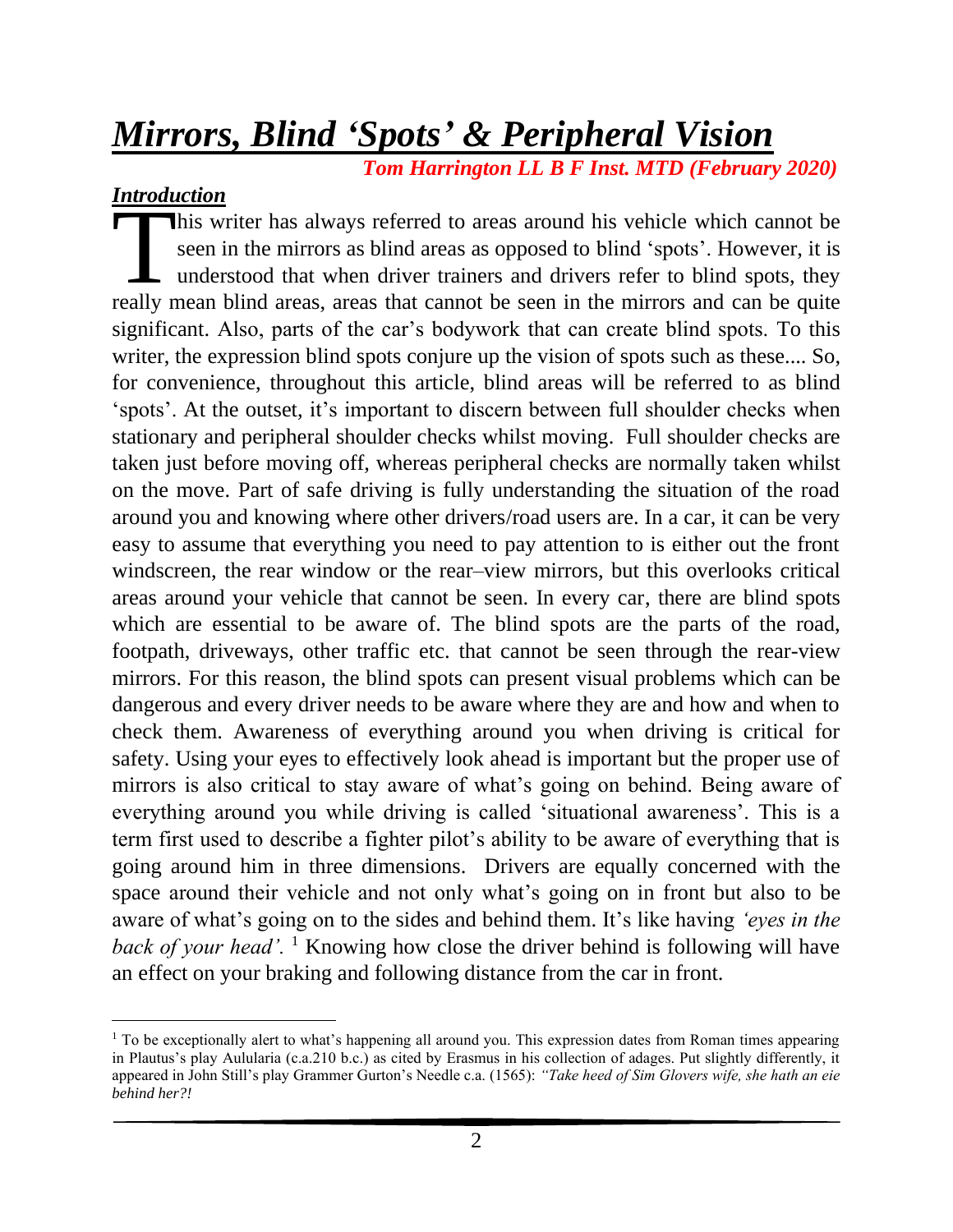Vehicles to the rear in other lanes may be preparing to overtake or may be in the way if you are changing lanes. And then, there are some drivers who take for granted the notion those other drivers can always see us in their mirrors.

# *Situational Awareness*

As already mentioned above, being aware of everything around you while driving is called 'situational awareness'. This is a term first used to describe a fighter pilot's ability to be aware of everything that is going around him in three dimensions. Although the term situational awareness is fairly recent, the concept itself has its roots in military history e.g. situational awareness was recognised as a crucial commodity for crews of military aircraft as far back as WW1. The term situational awareness was adopted to describe the process of attention; perception and decision making that together formed a pilot's mental mode of the current situation. Good situational awareness is a learned skill. Lacking or inadequate situational awareness has been identified as one of the primary factors in accidents attributed to human error. Also, lack of situational awareness can result in error in problem detection, error in problem diagnosis and error in action planning and execution. Therefore, to be fully aware of your surroundings when driving, always look well ahead – avoid fixed attention and keep your eyes ranging from the far, middle and immediate distance. Keep your head on a swivel and keep your vision 'loose' then, you should be able to pick up any activity or danger around your vehicle. Practising prediction of the traffic around you will also help.

# *Mirrors Really Important*

As your link with all the outside world lies behind your peripheral vision, mirrors are really important. The driving mirrors are extremely important aids, and their use is vital for safe driving. The purpose of the driving mirrors is to let you know what is happening behind. Because, as previously mentioned, it's just as important to know what's happening behind as to what is in front. The interior mirror is made of flat glass and gives a true picture of the following traffic. It gives a broad field of vision preferably right up to the blind areas spots, framed by the rear quarter panels between the rear window and side windows and is essential you have a clear view of what is happening behind. Car design has progressed sufficiently for most modern cars to have good interior mirrors, but if your vehicle is of an older make, and has an inadequate mirror, then it would be wise to purchase, from an accessory shop, a larger mirror which can be attached to the standard existing one.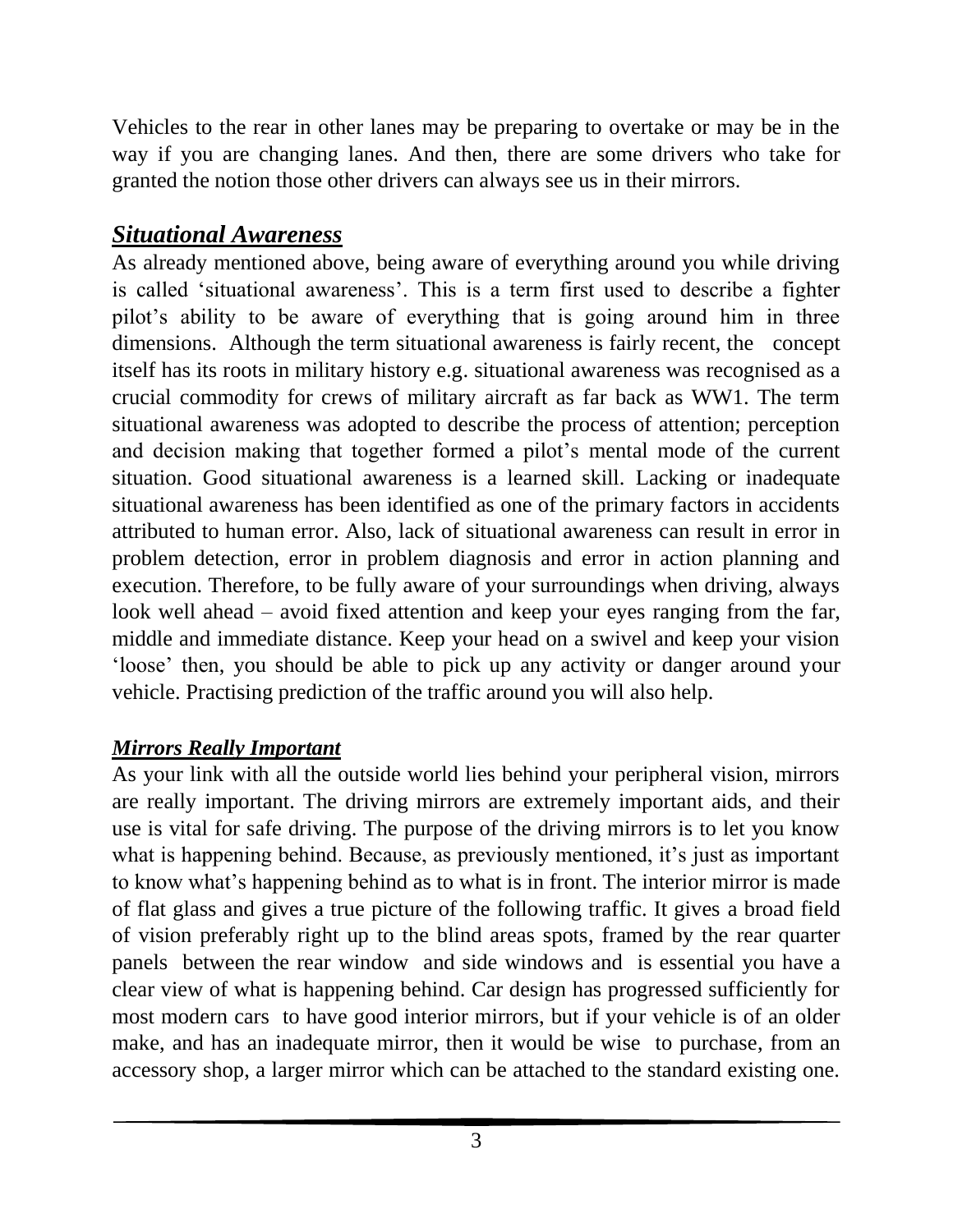Most exterior mirrors are made with convex (curved) glass and make following traffic smaller and even further away than it really is. You can see this effect from the driving seat when parked at the roadside. Choose an object or a moving vehicle behind that you can see in the interior mirror. Then compare this view with the view in the exterior mirrors. Practice the habit of using the interior mirror and exterior mirrors together. Although convex glass (same as external mirrors) provides a wider field of vision, a larger area of plain glass is preferable because a distortion image gives a false impression of distance. In recent years, it has become almost universal practice for car manufacturers to fit exterior mirrors on the frame of the doors, rather on their traditional position on the cars wings. Many drivers are inclined to adjust the side mirrors too far inwards, allowing drivers to see quite a lot of the side of their own vehicle while exacerbating blind spots in the process. This overcompensation is entirely unnecessary and creates an overlap between mirrors where a slightly different arrangement would lead to a more seamless rear view panorama.

*(Remember back in the 60s (for those of you who are old enough to remember ) when fitting exterior wing mirrors - to avoid damaging the paintwork, a washer was taped to the wing to ensure the drill didn't slip and only drilled in the exact location. Ed.)*

# *Peripheral Vision*

Peripheral vision accompanies central vision. However, it is not as sharp as central vision, but is more sensitive to light and motion and helps us detect events to the side when we're not looking in that direction. While central vision covers about three degrees of the visual field straight ahead of us, peripheral, or side vision, covers the rest. Peripheral vision allows you to see objects all around you without turning your head or moving your eyes. It helps us to sense motion and walk without crashing into things. It's what you use to see something out of the corner of your eye. We have blind spots in a vehicle because we have limited peripheral vision in our eyes, and our view is obstructed either by the vehicle's pillars or if you are riding a motorbike, the helmet. Our field of view is almost 200 degrees, but on the edges we see very little detail. We can swivel each eye around 90 degrees and that gives us a horizontal field of view that in some cases can be almost 200 degrees. Therefore, before moving away from rest, we do full mirror checks and look back over both shoulders to check our blind spots, but when driving, we only do a peripheral check when necessary.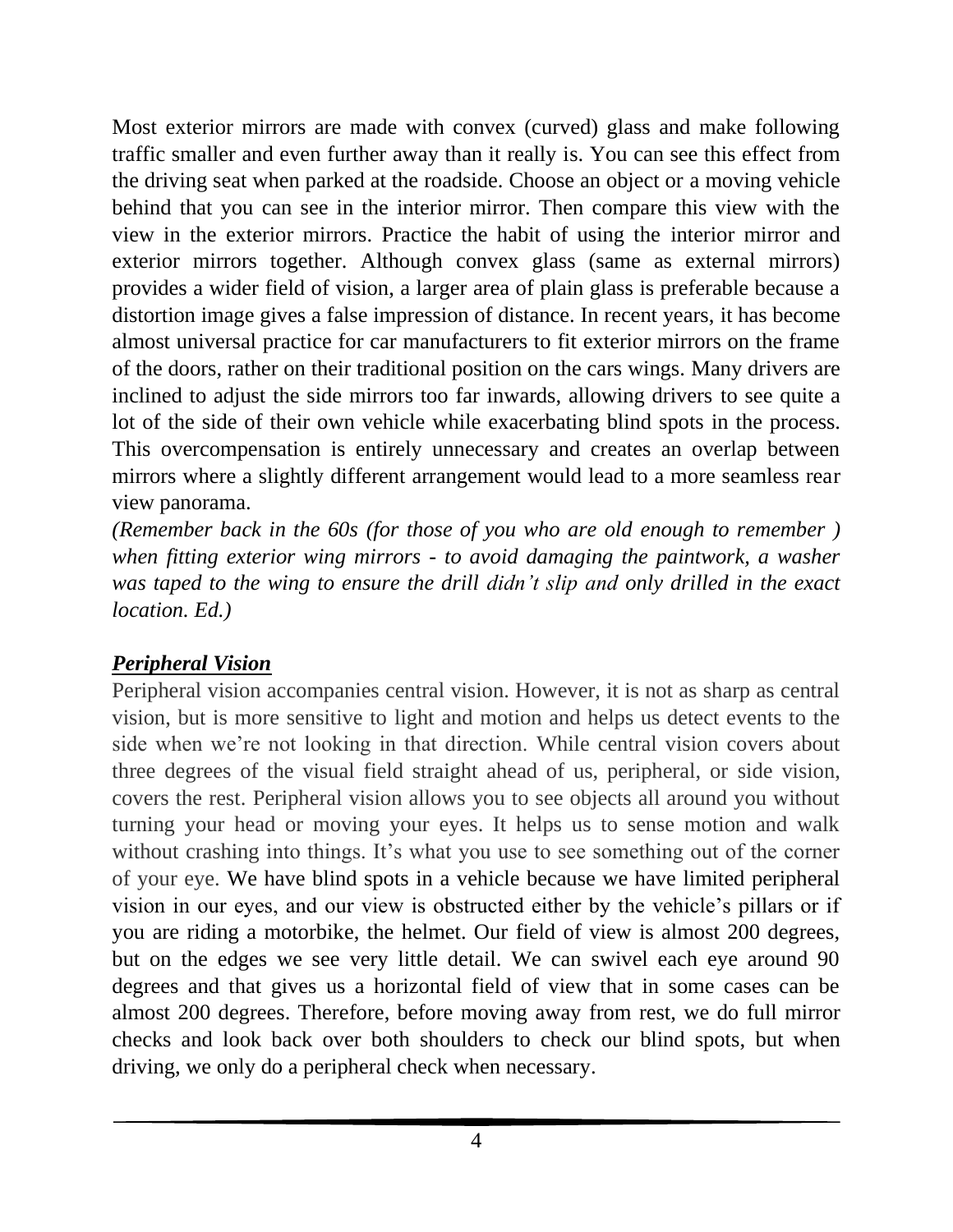If a full shoulder check was given whilst moving, it could result in the driver pulling the steering wheel in the direction he was looking and result in the loss of control of his vehicle. Don't move your body – only your head. The Road Safety Authority (RSA) and the Driver and Vehicle Licensing Agency (DVLA) have certain medical requirements that drivers need to be able to meet. In terms of vision requirements, the DVSA requires you to pass the number plate test at the start of your driving test. Also, they have certain medical requirements that drivers need to be able to meet. Under new requirements, you need to have a peripheral field of vision of 120 degrees of the central fixation point. If your loss of peripheral visions in both eyes is less than 120 degrees, you can be fined up to £1,000 if you do not inform the DVSA and they later determine that your loss of peripheral makes you unsafe to drive. Whereas, the RSA require all applicants for a learner permit to have an eye examination by their doctor or optician before it is granted, this examination will pick up any defects which can be rectified before a driver takes to the road. It should be noted that nearly 840,000 blind spot accidents occur each year in the US, resulting in 300 fatalities.

#### *Where are the Blind Areas (Spots)?*

One of the challenges of being fully aware of what's going on to the rear is the blind spots problem. What are blind areas spots and where are they located? Blind spots in a vehicle are the areas around the vehicle that cannot be directly observed by the driver while sitting in the driving position. The most common ones are to the rear and sides in the lanes on either side. Blind spots are also found directly in front of your vehicle where you cannot see over the bonnet. This area is particularly large in vehicles with high and long bonnets. There are also blind spots to the front that are created by the pillars that frame the windshield and support the roof. The A-pillar is the term used to describe the area dividing the windscreen from the side windows. The A-pillars creates blinds spots and restricts your view to scan the road ahead properly. It's vital to check that nothing is hidden from view by the A-pillar before making a manoeuvre. Pedestrians, cyclists and motorcyclists are easy to lose in the space behind the A-pillars. Larger vehicles without rear windows have large blind spots directly to the rear. Even large vehicle mirrors can also create blind spots. The blind areas are generally to the rear right and left sides of your vehicle that are not covered by internal and external mirrors.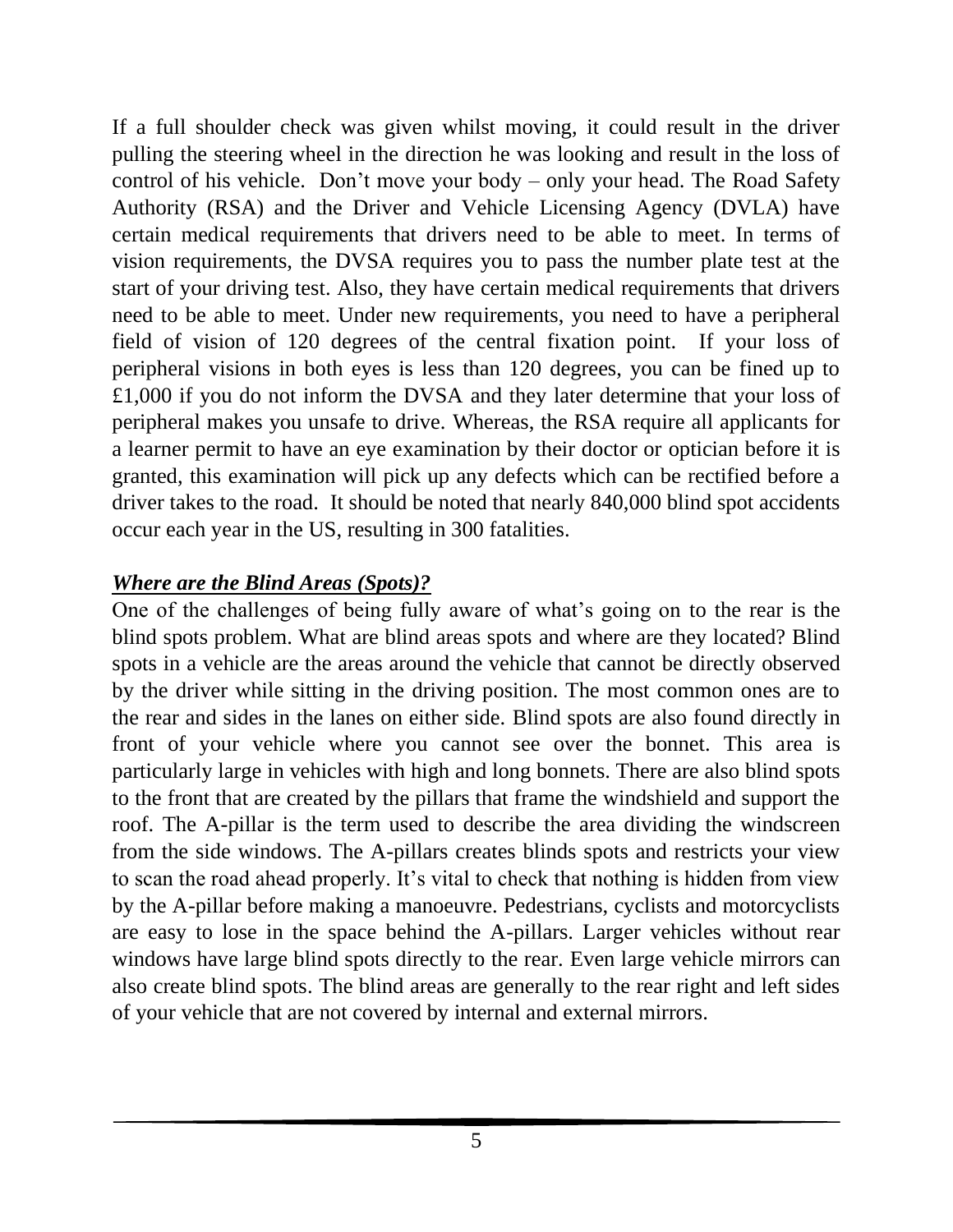The biggest blind area is over the driver's right shoulder, between the edge of where the peripheral vision ends and the area up to the rear of the car that isn't seen in the side mirror. The nearside blind area is somewhat smaller, but still an important area that needs to be checked. Blind spots vary in size depending the size and height of the vehicle but they are generally dealt with in the same manner. It has been acknowledged that large vehicles have blind spots around them which the driver is unable to see and that this has the potential to contribute to the cause of accidents. In order to reduce the risk of accidents involving blind spots, the European Union (EU) implemented Directive 2003/97/EC which substantially increased the field of view available from the mirrors of new trucks and buses sold in the EU from January 2007. These included requirements that certain vehicles be fitted with mirrors to cover the blind spot at the front of the vehicle and on the passenger side of the vehicle. These mirrors are referred to as 'Cyclops' mirrors. Be particularly aware of motorcyclists as they can be difficult to see due to their narrow profile and may be travelling at high speeds. In busy traffic they may filter between lanes, therefore, being aware of blind your spots are essential. Motorcyclists call these checks the 'lifesaver glance' before making and change in speed or direction. As today's roads are getting busier, looking around to checking blind spots on the move can be dangerous, especially at speed. Every time you look to check your blind spot, you are averting your eyes from your forward vision. Ensure that the situation in front is safe before conducting a blind spot check. In GB, the number of crashes caused by blind spots has risen by almost 50pc according to Road Safety GB. An analysis of 50,000 crashes by Accident Exchange – a crash management company – has uncovered a 48pc rise between 2009 and 2011. <sup>2</sup>

#### *Checking the Blind Areas (Spots)*

The blind areas full shoulder checks should always be carried out before moving off from a stationary position for example, before moving away from the kerb, commencing the turnabout, hill start, moving off at an angle, even reversing etc. All drivers should check these areas by turning their heads physically and looking back to see them and ensure they are clear before moving. The importance of checking blind spot cannot be stressed enough while driving. When driving, there will be many occasions when a blind area (spot) check will be necessary.

<sup>2</sup> *Road Safety GB.* roadsafetygb.org.uk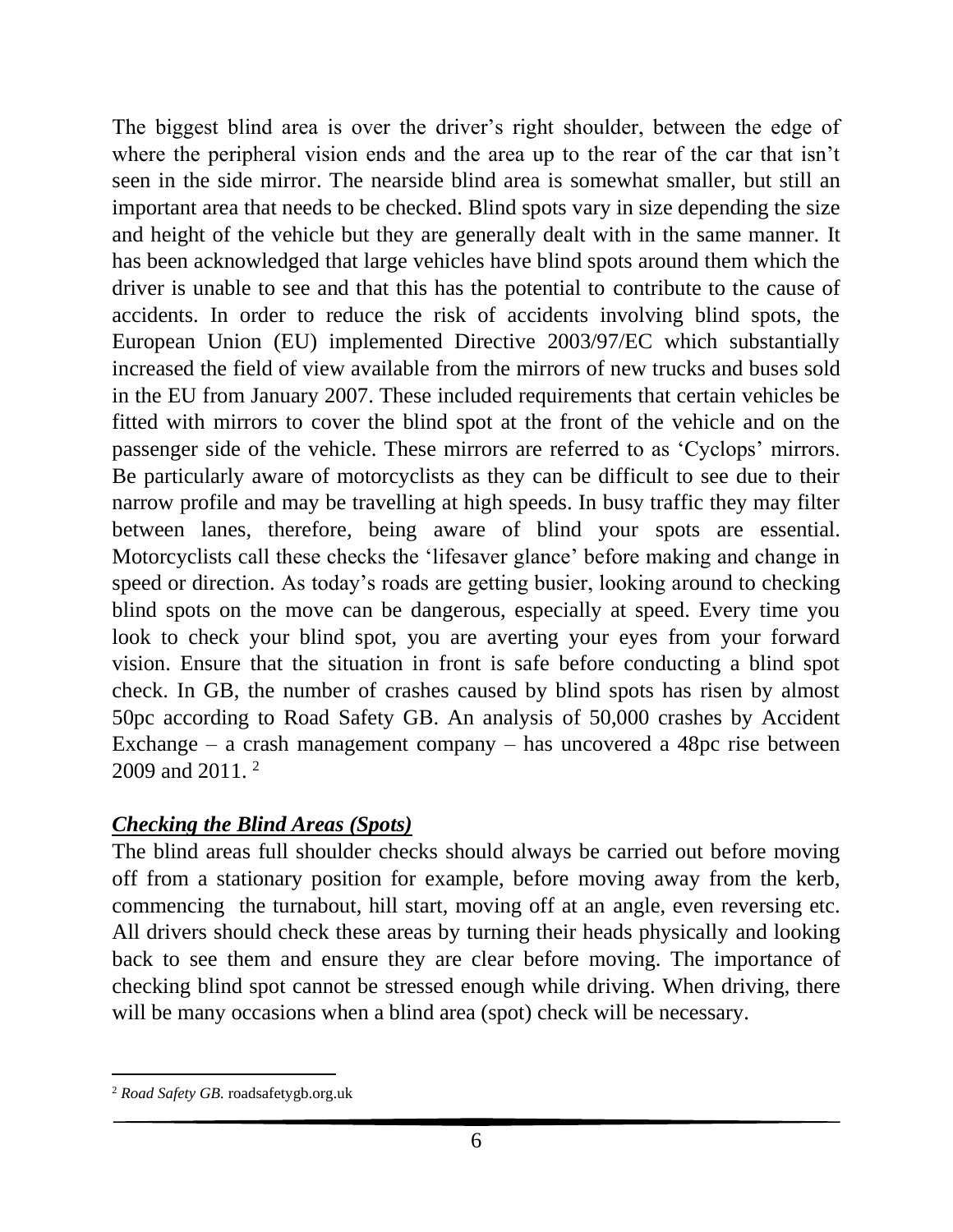These blind areas (spots) will be to either side and shouldn't require you to look around (full shoulder check), but rather a quick 90 degree sideways check/glance. Turn your head, not your whole body. Looking right around to check blind spots on the move is unnecessary and dangerous, especially when driving at high speeds; in the time it takes, you could lose touch with what's happening in front. Recognise where other driver's blind areas are and avoid remaining in them longer than necessary. This is particularly important when overtaking LGVs and PSVs. If you are training drivers especially learner drivers it's imperative that they are fully aware of blind areas (spots) and how to deal with them effectively and safely whenever a manoeuvre is about to be completed.

#### *Reducing Blind Areas (Spots)*

You can partially reduce blind spot areas (spots) by the use of fisheye mirrors. These small mirrors can be bought quite cheaply and are attached to the side mirrors. These mirrors give a fish eye effect, thus showing more of the roadway than regular mirrors. Drivers who utilize these blind area (spot) mirrors will often still rely on the peripheral checks to double check the blind areas (spots). Some cars side view mirrors house a separate smaller mirror in an upper corner. It's a slightly domed square that provides a wide angle view like the fisheye lens. They are smaller than ones you can buy at accessory shops and adhere to regular mirrors. If you check your blind spots before moving off, you're ensuring that your car is not a danger to other road users. Check your blind areas by doing the following: whilst parked look in your centre and side mirrors. Make a note of what you can see, and then look over your right and left shoulders and you will see quite large areas completely invisible until you carry out a full shoulder checks. Once you realize this – what you can't see in the mirrors – it should help you to always check the blind spots before you move off. In a car there are two door pillars that are significant blind spots. These pillars can impede a driver when doing a shoulder check before moving off therefore; check in front and behind the pillars to ensure that you have not missed anything that could affect you. And there are two quite large blind spots on either side of the rear window. One way to help reduce blind spots to the rear is to correctly adjust your mirrors. Many drivers adjust the side or 'wing' mirrors so that they can see mostly what's behind them and much of the mirror view is taken up with the side of the vehicle. Whereas, we don't need to see all of the side(s) of the vehicle in the mirrors, we need enough to be able to judge our vehicle in relation to other vehicles or objects.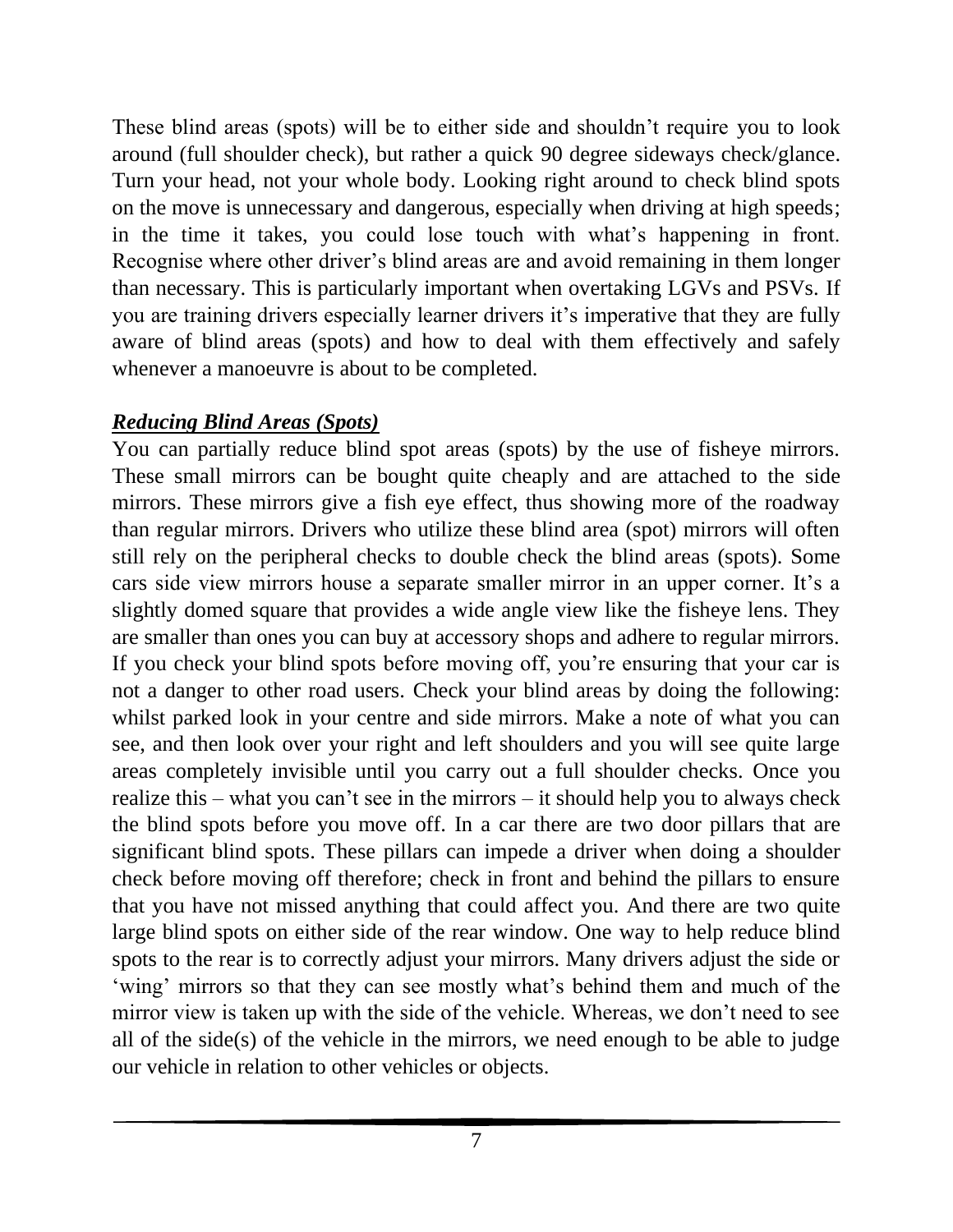To adjust your side mirrors, it is also suggested that if you sit in your vehicle and place your head against the window, adjust the right side mirror, so that only a very small part of the vehicle's right side is shown. Then lean to the centre above the centre console, and adjust the left side mirror, so only a small part of the left side of the car is shown.

# *Danger of Blind Areas (Spots)*

Some of the dangers associated blind spots are: there could be a hazard (another vehicle) there that you're not aware of when you move your vehicle, especially when you change lanes. Also, you could be in another driver's blind spot when they move their vehicle e.g. changing lanes. An increase in motorway lanes coupled with congestion has led to more 'undertaking', so drivers need to expect the unexpected and look out for 'undertakers'. To minimize blind spot dangers keep your mirrors properly adjusted and clean. Adjust your side mirrors so that you should just see the side of your vehicle when you turn your head. This position reduces the size of the blind spots to your left and right sides. Centre your rear view mirror in the centre of the rear window. Remember that other drivers may not have the same level of care that you have and could easily think their blind spot is clear. Many large vehicles display stickers that say: *If you can't see me in my mirrors, I can't see you" or "If you can't see my mirrors, I can't see you".* The bigger the trailer on a truck, the further back you have to be in order for the driver to see you in their mirrors. The peripheral shoulder check involves briefly turning your head 90 degrees to the right or left looking into your blind spots. Peripheral shoulder checks should be sufficient to see what cannot be seen in the mirrors. Traffic experts recommend setting the side mirrors out approximately 15 degrees to reduce the blind spots and glare from headlights from the rear.

# *'Second Set of Eyes'*

The blind spot warning system serves as a 'second set of eyes' and this feature can detect a vehicle in any one of your blind spots and provides an audible or visual alert, most often displayed in your side mirrors. With certain car models, a more urgent warning is provided if you indicate to change lanes when a vehicle is in your blind spot. Volvo introduced BLIS – Blind Spot Information System – back in 2004 which used cameras beneath the side mirrors to detect the presence of vehicles in either blind spot.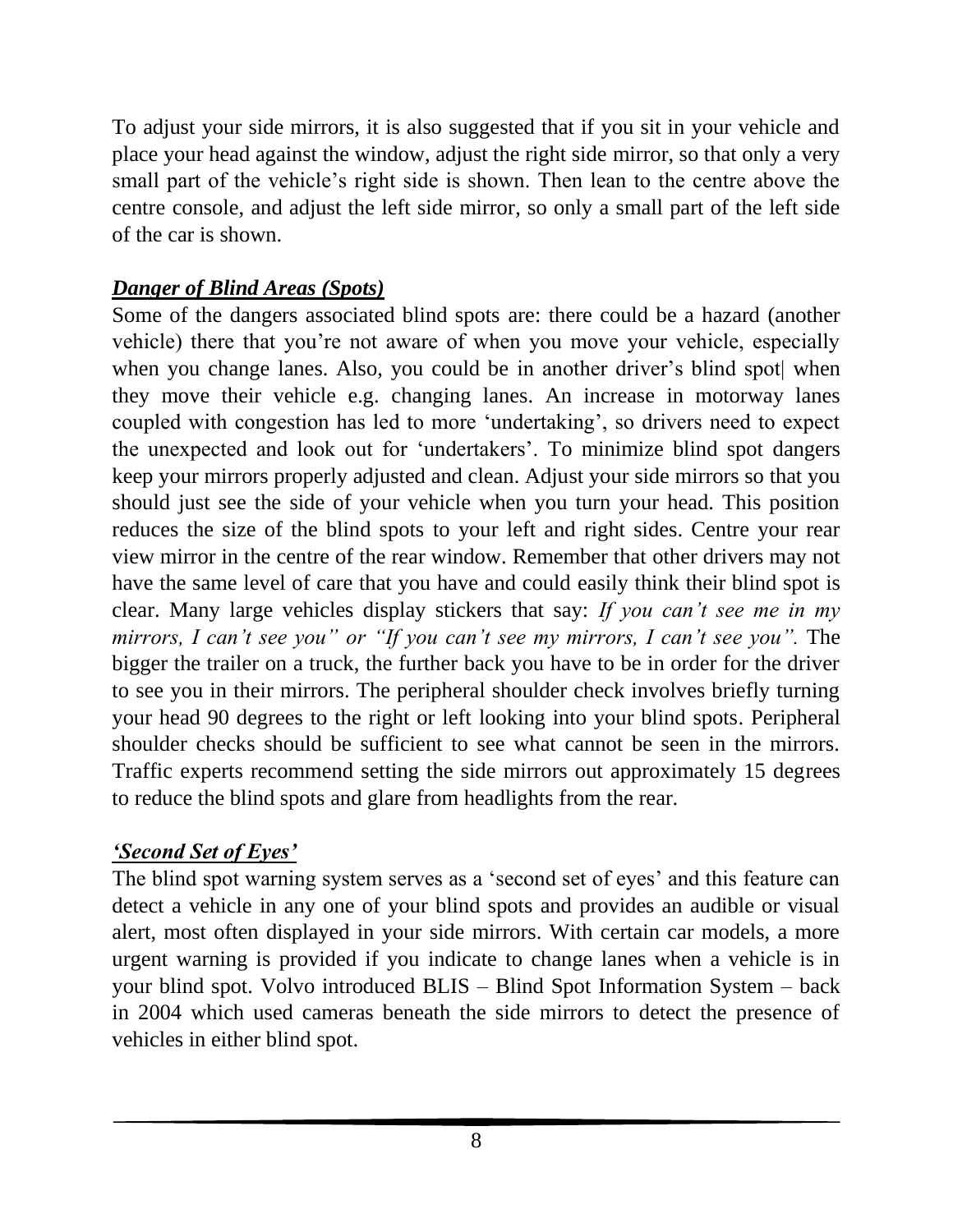A light flashed in the mirrors to warn drivers that it was not safe to change lanes. Audi's Side Assist performs a similar function, but uses radar sensors in the rear bumpers to monitor traffic in the driver's blind spots, so when a vehicle approaches from behind, the LED warming signal lights up.<sup>3</sup> While blind spot detection systems aren't foolproof, a peripheral check should be considered where necessary. As crossover vehicles are continually growing in popularity in Ireland, these features would prove useful for those getting accustomed to driving a larger vehicle. <sup>4</sup>

#### *The 'Lurker' in the 'Overtaking Lane*

You must always allow for blind spots when checking your mirrors. The advanced driver uses his mirrors as required so that he is always aware of the position and speed of following traffic and will know when a vehicle is momentarily hidden in his blind spots. To ensure that you never miss a car or motorbike hidden in your blind spot and are about to overtake, cast a quick look over your right shoulder provided all is safe ahead. This is especially good practice when changing lanes on a motorway or dual-carriageway, joining the flow of traffic from a slip road or changing lanes in a one-way system. You need to be particularly vigilant of the 'lurker' in your blind spot when changing from lane two to lane three or lane three to four on a motorway, especially if the lane of traffic on your right is flowing only slightly faster than in your lane, a car could be concealed in your blind spot for some time. Motorway crashes are often caused by a driver changing lanes without properly checking all his mirrors and without carrying out necessary peripheral shoulder checks. While some cars demand too much head movement and refocusing of the eyes, properly adjusted door mirrors can help complete the view which is not visible in the interior mirror and are particularly valuable on dualcarriageways and motorways. Older cars and cars of a more basic specification may have only one mirror on the driver's side, or in some cases no exterior mirrors at all, so it is worth considering fitting one or both of the many types available on the market.

#### *Conclusion*

Mirrors, blind spots and peripheral vision all go hand in hand. It's all front, rear and side observation which is essential for safe driving.

<sup>3</sup> *RAC Top 10 safety features modern cars should have as standard*. rac.co.uk

<sup>4</sup> *New car safety features to look out for*. Google.com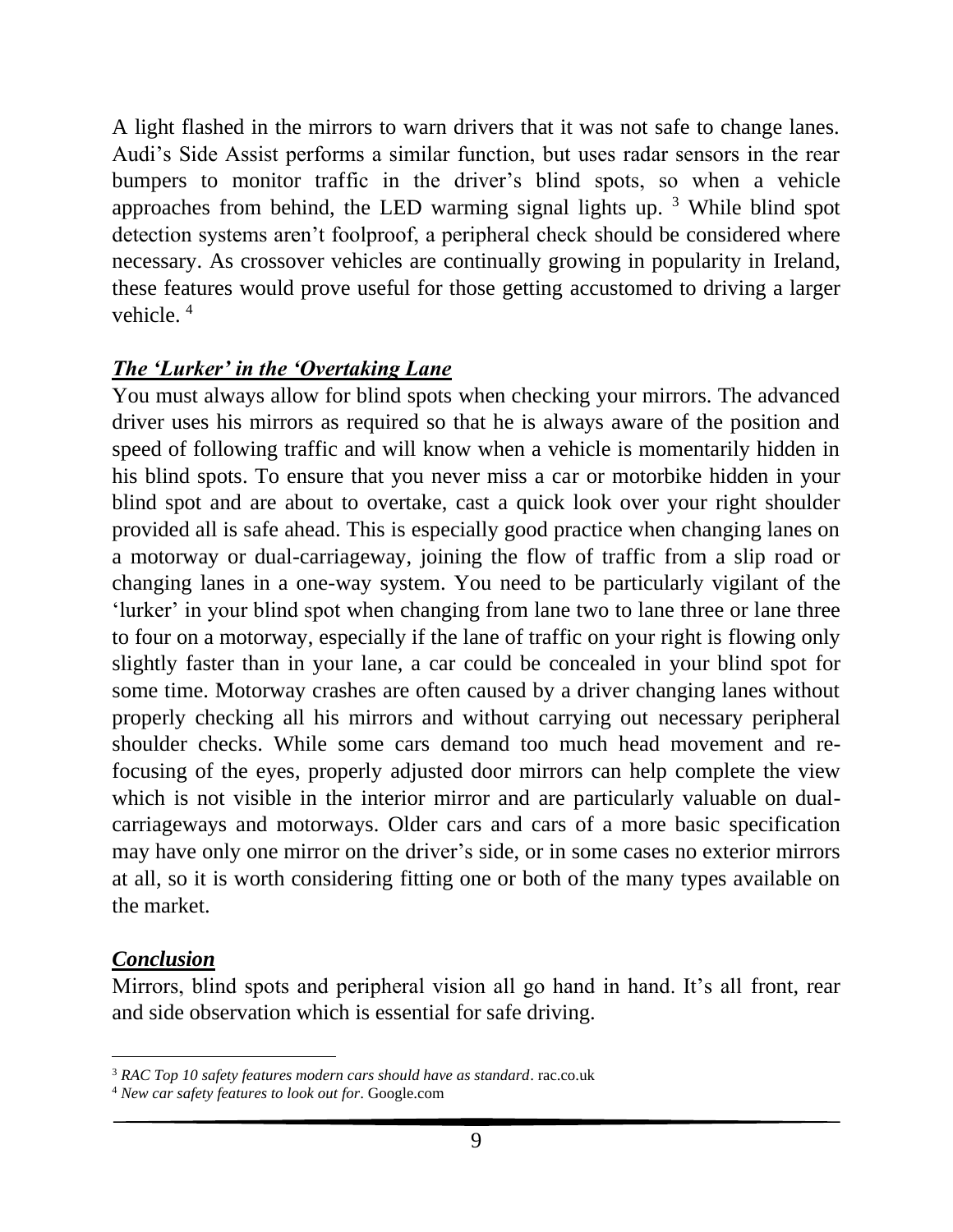Many drivers generally will check mirrors but rarely if ever check their blind spots either before moving away from rest or make peripheral checks whilst moving. The driving mirrors are extremely important aids, and their use is vital for safe driving. The purpose of the driving mirrors is to let you know what is happening behind. Because, as previously mentioned, it's just as important to know what's happening behind as to what is in front. The interior mirror is made of flat glass and gives a true picture of the following traffic. It gives a broad field of vision preferably right up to the blind areas spots, framed by the rear quarter panels between the rear window and side windows and is essential you have a clear view of what is happening behind. However, the side mirrors are made of curved glass (convex) and improving your view behind but also make following traffic appear further away. Check between the interior mirror and the side mirrors and compare the two so you'll understand the different images of following traffic. Even though mirror checks will cover most of what's happening behind your vehicle, the need to check blind spots is vital when carrying out a manoeuvre. This is done by taking a quick sideways 90 degree glance (peripheral check) over the shoulder in the direction you are about to move. Equally important are blind spots found directly in front of your vehicle where you cannot see over the bonnet. This area is particularly large in vehicles with high and long bonnets. There are also blind spots to the front that are created by the pillars that frame the windshield and support the roof. The A-pillars creates blinds spots and restricts your view to scan the road ahead properly. It's vital to check that nothing is hidden from view by the A-pillar before making a manoeuvre. In a car, it can be very easy to assume that everything you need to pay attention to is either out the front windscreen, or the rear–view mirrors, but this overlooks critical blind spot areas around your vehicle that cannot be seen. To overcome blind spots (behind) we need to do peripheral shoulder checks or move our head (vision) left or right to see what's hidden by the A-pillars. Peripheral vision allows you to see objects all around you without turning your head or moving your eyes. It helps us to sense motion and walk without crashing into things; it's what you use to see something out of the corner of your eye. In conjunction with effective mirror checks, full shoulder checks are necessary before moving away from rest. Also, proper peripheral vision checks are vitally important when changing lanes in a one-way system or especially on motorways or dual carriageways. Finally, good situational awareness is a learned skill. Lacking or inadequate situational awareness has been identified as one of the primary factors in accidents attributed to human error.